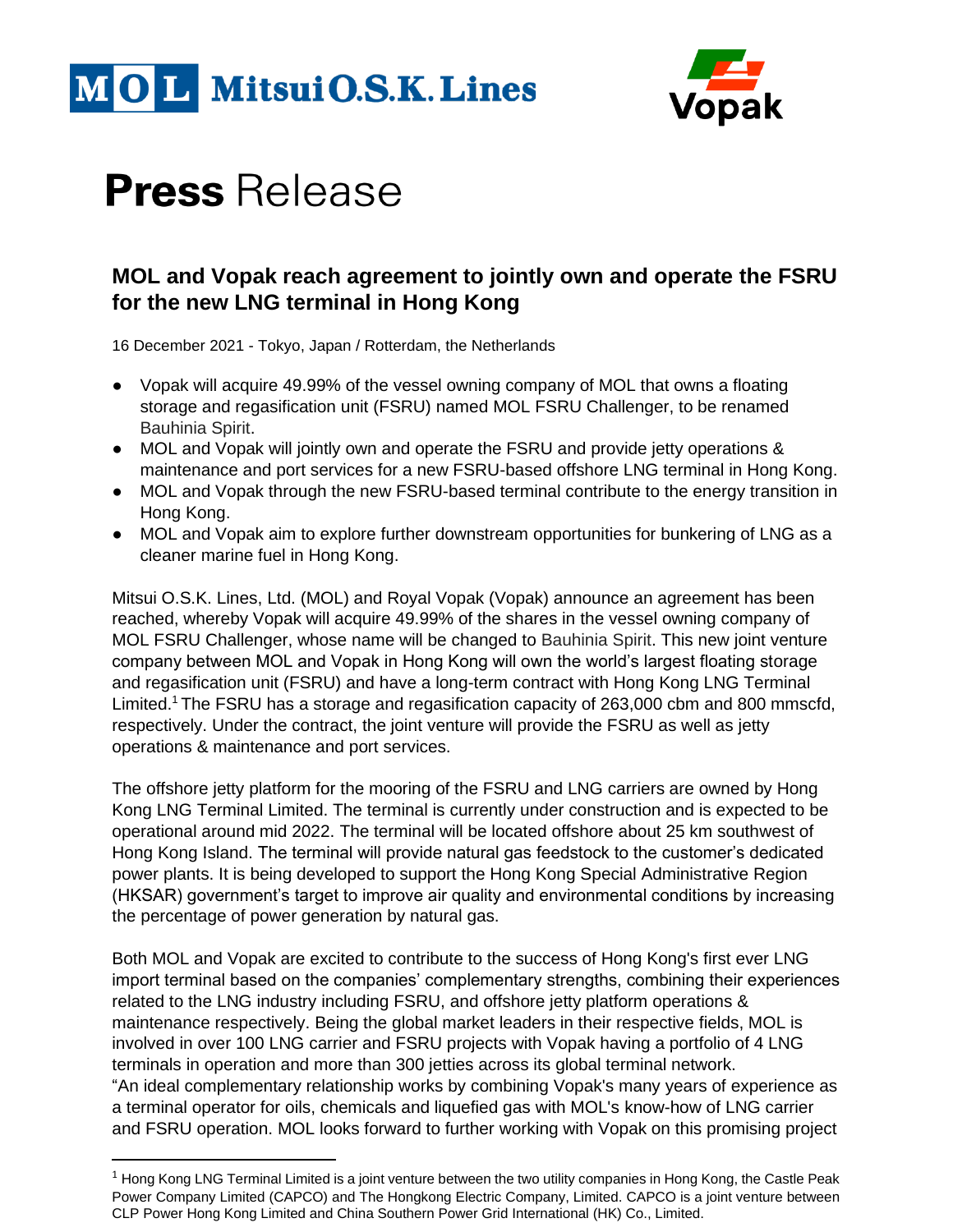



### **Press** Release

and feels confident that with our joint forces, we will be able to establish a safe and reliable operation structure for the Hong Kong FSRU project." said Takeshi Hashimoto, President & CEO of MOL.

Eelco Hoekstra, Chairman of the Executive Board & CEO of Royal Vopak, said "We very much look forward to further strengthening our partnership with MOL and to actively contribute together to the energy transition policy of the government in Hong Kong. This cooperation gives Vopak an excellent entry in the growing LNG market in Hong Kong and fits our ambition to diversify our service offering in LNG by investing in FSRUs."

This agreement follows MOL's earlier **announcement** whereby MOL has entered into a longterm contract with the customer and an agreement with Vopak for jetty support. The transaction is subject to customary conditions, including closing, refinancing and obtaining (regulatory) approvals, with the expected completion after the commissioning of the terminal around mid 2022.

Based on these joint initiatives, MOL and Vopak also aim to explore further downstream opportunities for bunkering of LNG as a cleaner marine fuel in Hong Kong, where is one of the major bunkering port of fuel oils for marine transportation. MOL has a plan to operate approximately 90 LNG-fueled vessels by 2030, which is a part of MOL Group Environmental Vision 2.1, aiming for Net Zero GHG emission by 2050.

### **The FSRU outline**

| Length                     | $:345.00 \text{ m}$ |
|----------------------------|---------------------|
| <b>Beam</b>                | $:55.00 \; m$       |
| LNG storage capacity       | : 263,000 m3        |
| Regas discharging capacity | : 800 mmscfd        |
| Delivery                   | : 2017              |

### **Profile MOL**

Mitsui O.S.K. Lines, Ltd. is a multi-modal international shipping company headquartered in Tokyo, Japan. MOL is one of the largest shipping companies in the world and the largest LNG carrier operator. Our fleet includes dry cargo ships, liquefied natural gas carriers, ro-ro car carrier ships, tankers, and also diversified assets in maritime related industries. We will develop a variety of social infrastructure businesses in addition to traditional shipping businesses and will meet the evolving social needs including environmental conservation, with innovative technology and services. MOL group aims to be a strong and resilient corporate group that provides new value to all stakeholders and grows globally. For more information, please visit [https://www.mol.co.jp/en/index.html.](https://www.mol.co.jp/en/index.html)